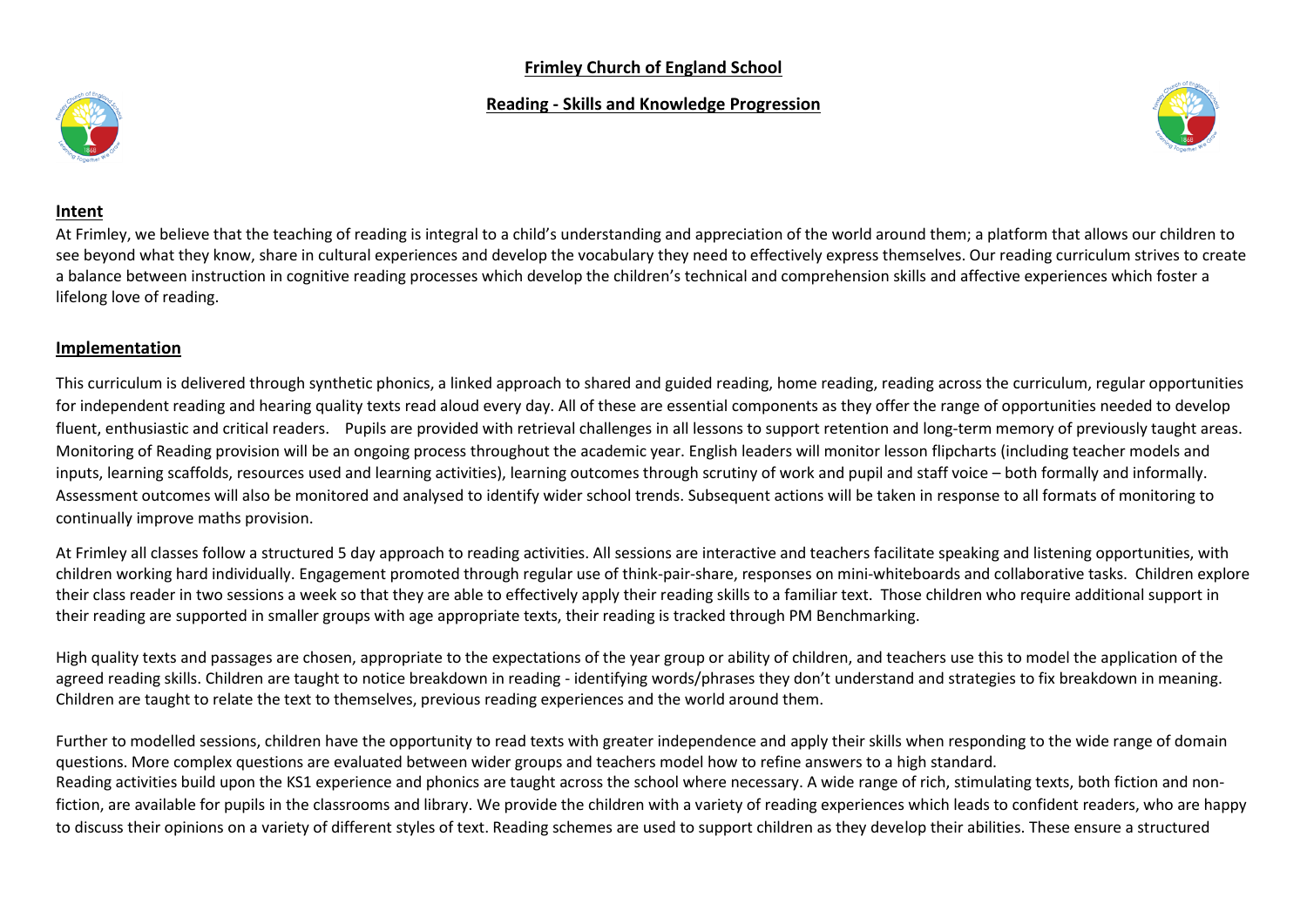progression in reading, alongside the teaching of phonics. Intrinsic teaching of reading, based on rich and varied texts is a priority to ensure children read for deeper meaning. The school runs annual book days and book fairs to promote reading.

# **Impact**

- Pupils will enjoy reading across a range of genres
- Pupils will have an appreciation of our rich and varied literary heritage;
- Pupils will be able to read easily, fluently and with good understanding;
- Pupils will be in the habit of reading widely and often, for both pleasure and information;
- Pupils of all abilities will be able to succeed in all reading lessons
- Pupils will use a range of strategies for decoding words, not solely relying on phonics
- Pupils will have a good knowledge of a range of authors
- Pupils will be ready to read in any subject in their forthcoming secondary education
- Parents and carers will have a good understanding of how they can support reading at
- home, and contribute regularly to homework
- The percentage of pupils working at EXS within each year group will be at least in line with
- national averages
- The percentage of pupils working at GDS within each year group will be at least in line with
- national averages

# **National curriculum expectations:**

The overarching aim for English in the national curriculum is to promote high standards of language and literacy by equipping pupils with a strong command of the spoken and written word, and to develop their love of literature through widespread reading for enjoyment. The national curriculum for English aims to ensure that by the end of Key Stage 2 all pupils should be able to:

- read easily, fluently and with good understanding.
- develop the habit of reading widely and often, for both pleasure and information
- acquire a wide vocabulary, an understanding of grammar and knowledge of linguistic conventions for reading, writing and spoken language
- appreciate our rich and varied literary heritage
- write clearly, accurately and coherently, adapting their language and style in and for a range of contexts, purposes and audiences
- use discussion in order to learn; they should be able to elaborate and explain clearly their understanding and ideas
- are competent in the arts of speaking and listening, making formal presentations, demonstrating to others and participating in debate.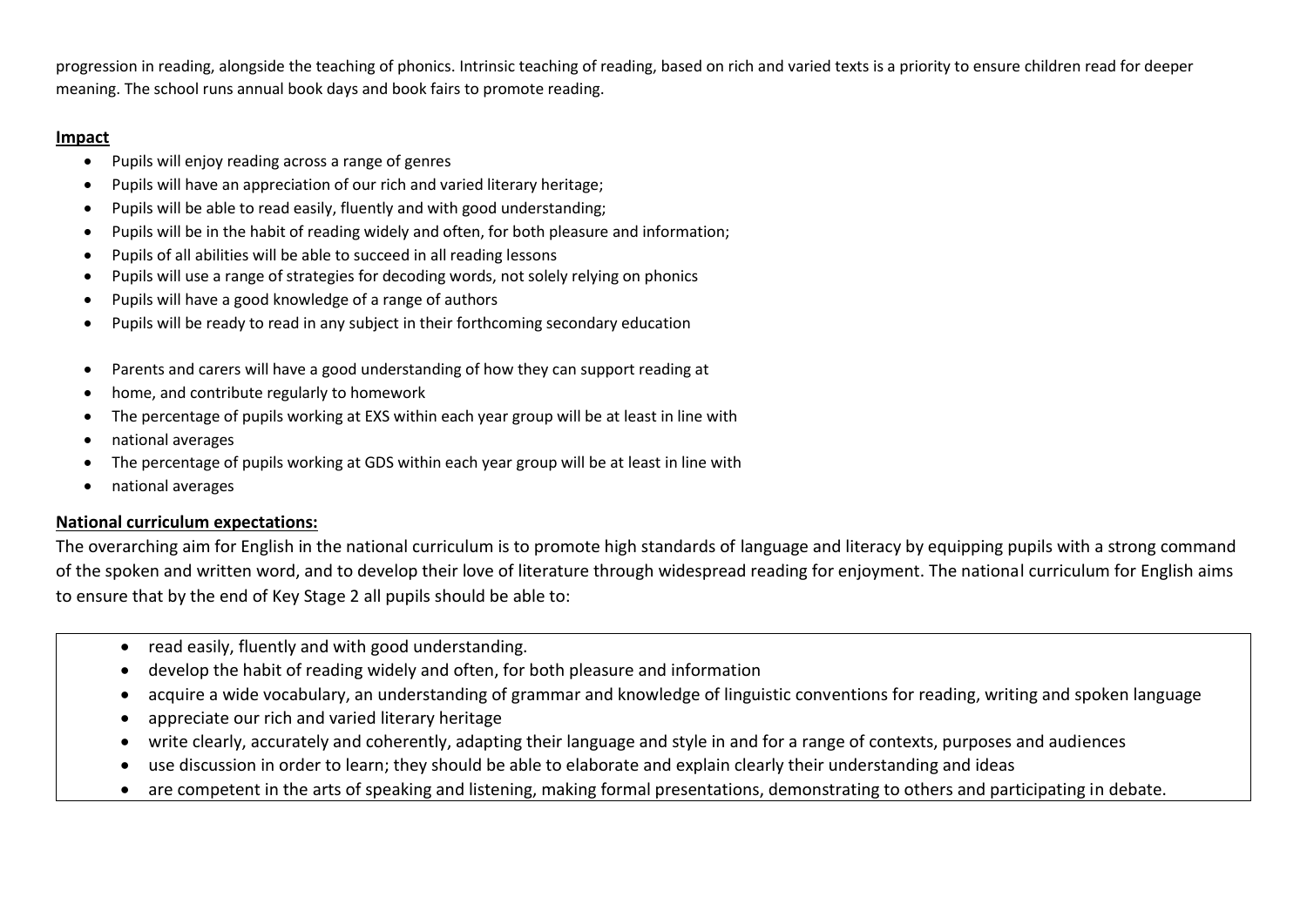| <b>Reading</b>   | Year <sub>2</sub>                                                                                                                                                                                                                                                                                                                                                                                                                                                                                                                                                                                                                                                                                                                                                                                                                                                                                                                                                                                                     | Year <sub>3</sub>                                                                                                                                                                                                                                                                                                                                                                                                                                                                                                             | Year 4                                                                                                                                                                                                                                                                                                                                                                                                                                                                                                                                                   | Year 5                                                                                                                                                                                                                                                                                                                                                                                                                                                                                                                                      | Year 6                                                                                                                                                                                                                                                                                                                                                                                                                                                                                                                                                                                                                                                                                                                                                                                                                                                                                                                                                                                                                                                                          |
|------------------|-----------------------------------------------------------------------------------------------------------------------------------------------------------------------------------------------------------------------------------------------------------------------------------------------------------------------------------------------------------------------------------------------------------------------------------------------------------------------------------------------------------------------------------------------------------------------------------------------------------------------------------------------------------------------------------------------------------------------------------------------------------------------------------------------------------------------------------------------------------------------------------------------------------------------------------------------------------------------------------------------------------------------|-------------------------------------------------------------------------------------------------------------------------------------------------------------------------------------------------------------------------------------------------------------------------------------------------------------------------------------------------------------------------------------------------------------------------------------------------------------------------------------------------------------------------------|----------------------------------------------------------------------------------------------------------------------------------------------------------------------------------------------------------------------------------------------------------------------------------------------------------------------------------------------------------------------------------------------------------------------------------------------------------------------------------------------------------------------------------------------------------|---------------------------------------------------------------------------------------------------------------------------------------------------------------------------------------------------------------------------------------------------------------------------------------------------------------------------------------------------------------------------------------------------------------------------------------------------------------------------------------------------------------------------------------------|---------------------------------------------------------------------------------------------------------------------------------------------------------------------------------------------------------------------------------------------------------------------------------------------------------------------------------------------------------------------------------------------------------------------------------------------------------------------------------------------------------------------------------------------------------------------------------------------------------------------------------------------------------------------------------------------------------------------------------------------------------------------------------------------------------------------------------------------------------------------------------------------------------------------------------------------------------------------------------------------------------------------------------------------------------------------------------|
| <b>Knowledge</b> | <b>Word Reading</b><br>As Year 1 and:<br>Letters and Sounds Phase<br>$\bullet$<br>6<br>Apply phonic knowledge<br>$\bullet$<br>and skills to read words<br>until automatic<br>Decoding has become<br>$\bullet$<br>embedded and reading is<br>fluent<br>Read accurately by<br>$\bullet$<br>blending the sounds in<br>words, especially<br>recognising<br>Alternative sounds for<br>$\bullet$<br>graphemes<br>Read accurately words of<br>$\bullet$<br>two or more syllables that<br>contain alternative<br>Sounds for grapheme e.g.<br>$\bullet$<br>shoulder, roundabout,<br>grouping<br>Read words containing<br>$\bullet$<br>common suffixes e.g. -<br>ness, -ment, -ful, -ly<br>Read further common<br>$\bullet$<br>exception words, noting<br>tricky parts (see bottom)<br>Read frequently<br>$\bullet$<br>encountered words<br>quickly and accurately<br>without overt sounding<br>and blending<br>Read aloud books closely<br>matched to their<br>improving phonic<br>knowledge, sounding out<br>unfamiliar words | <b>Word Reading</b><br>As Year 2 and:<br>Use knowledge of root<br>$\bullet$<br>words to understand<br>meanings of words<br>Use prefixes to understand<br>$\bullet$<br>meanings e.g. un-, dis-,-<br>mis-, re-<br>Use suffixes to understand<br>$\bullet$<br>meanings e.g. -ation, -ous<br><b>Read and understand</b><br>$\bullet$<br>meaning of words on Y3/4<br>word list - see bottom.<br>Use intonation, tone and<br>$\bullet$<br>volume when reading aloud<br>Take note of punctuation<br>$\bullet$<br>when reading aloud. | <b>Word Reading</b><br>As Year 3 and:<br>Use knowledge of root<br>$\bullet$<br>words to understand<br>meanings of words<br>Use prefixes to<br>$\bullet$<br>understand meanings e.g.<br>sub-, inter-, anti-,-auto-<br>Use suffixes to<br>$\bullet$<br>understand meanings e.g.<br>-ation, -ous, -tion, -sion, -<br>ssion,-cian<br>Read and understand<br>$\bullet$<br>meaning of words on Y3/4<br>word list $-$ see bottom<br>Use punctuation to<br>$\bullet$<br>determine intonation and<br>expression when reading<br>aloud to a range of<br>audiences. | <b>Word Reading</b><br>As Year 4 and:<br>Use knowledge of root words<br>to understand meanings of<br>words<br>Apply knowledge of prefixes<br>to understand meaning of<br>new words<br>Use suffixes to understand<br>$\bullet$<br>meanings e.g. - ant, - ance, -<br>ancy,-ent, ence, -ency, -ible, -<br>able, -ibly, -ably,<br><b>Read and understand</b><br>$\bullet$<br>meaning of words on Y5/6<br>word list.<br>Use punctuation to determine<br>$\bullet$<br>intonation and expression<br>when reading aloud to a range<br>of audiences. | <b>Word Reading</b><br>As Year 5 and:<br>Use knowledge of root<br>$\bullet$<br>words, prefixes and suffixes<br>to investigate how the<br>meanings of words change<br>e.g. un+happy+ness,<br>dis+repute+able,<br>dis+respect+ful,<br>re+engage+ment<br>Use suffixes to understand<br>$\bullet$<br>meanings e.g. -cious, -tious,<br>-tial, -cial<br>Read and understand<br>meaning of words on Y5/6<br>word list - see bottom<br>Use etymology to help the<br>$\bullet$<br>pronunciation of new words<br>e.g. chef, chalet, machine,<br>brochure - French in origin<br><b>Employ dramatic effect to</b><br>engage listeners whilst<br>reading aloud<br><b>Read extensively for</b><br>pleasure<br>Skim texts to ascertain the<br>gist<br>Use a combination of<br>scanning and close reading<br>to locate information<br>As above and:<br>Evaluate texts quickly in<br>order to determine their<br>usefulness or appeal<br><b>Understand underlying</b><br>themes, causes and<br>consequences within whole<br>texts.<br><b>Understand the structures</b><br>writers use to achieve |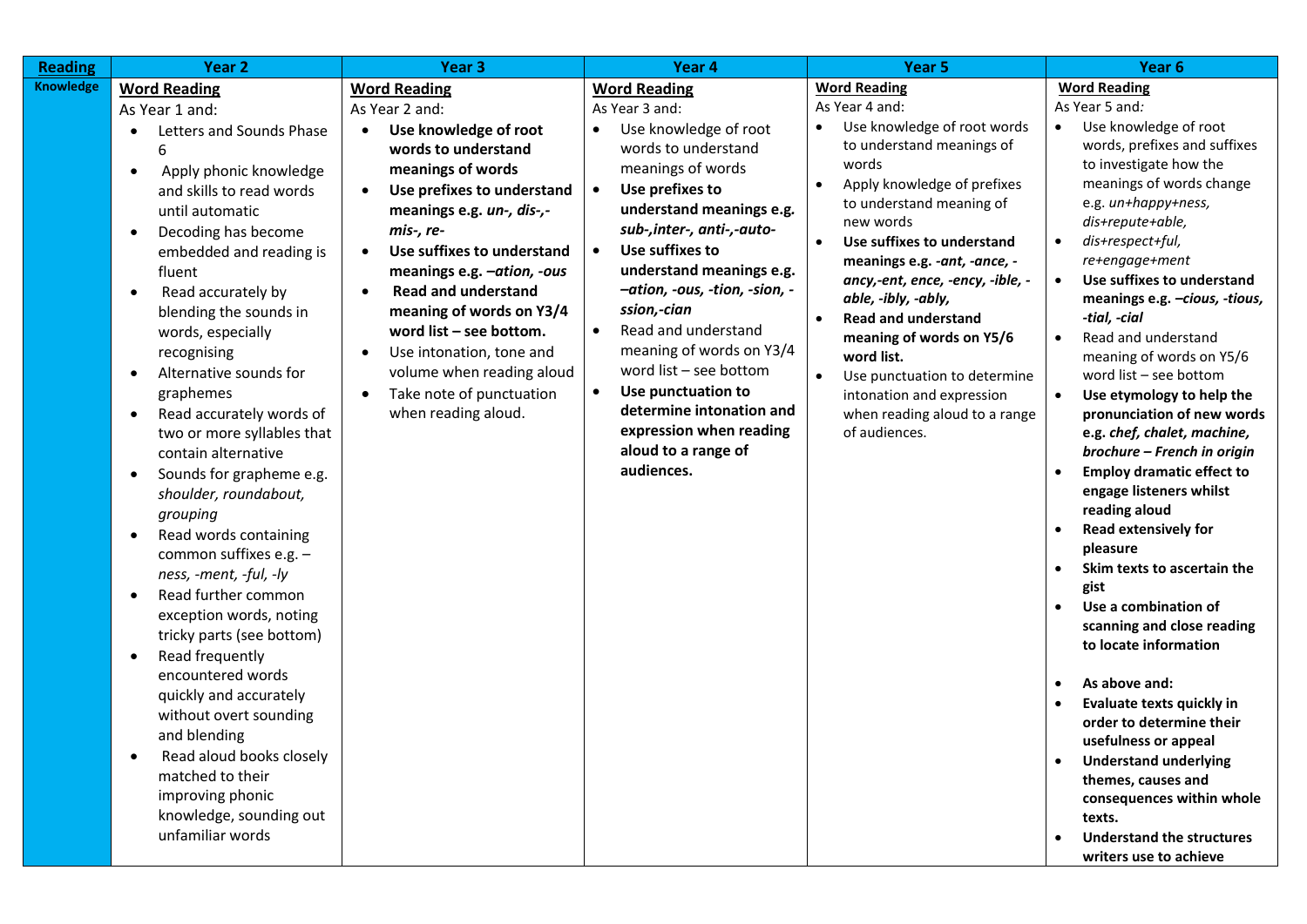| accurately, automatically<br>and without.<br>Re-read these books to<br>build up their fluency and<br>confidence in word<br>reading. | coherence; (headings; links<br>within and between<br>paragraphs; connectives)<br>Recognise authors'<br>techniques to influence and<br>manipulate the reader. |
|-------------------------------------------------------------------------------------------------------------------------------------|--------------------------------------------------------------------------------------------------------------------------------------------------------------|
| Uses tone and intonation<br>when reading aloud.                                                                                     |                                                                                                                                                              |
| Read longer and less<br>familiar texts<br>independently.                                                                            |                                                                                                                                                              |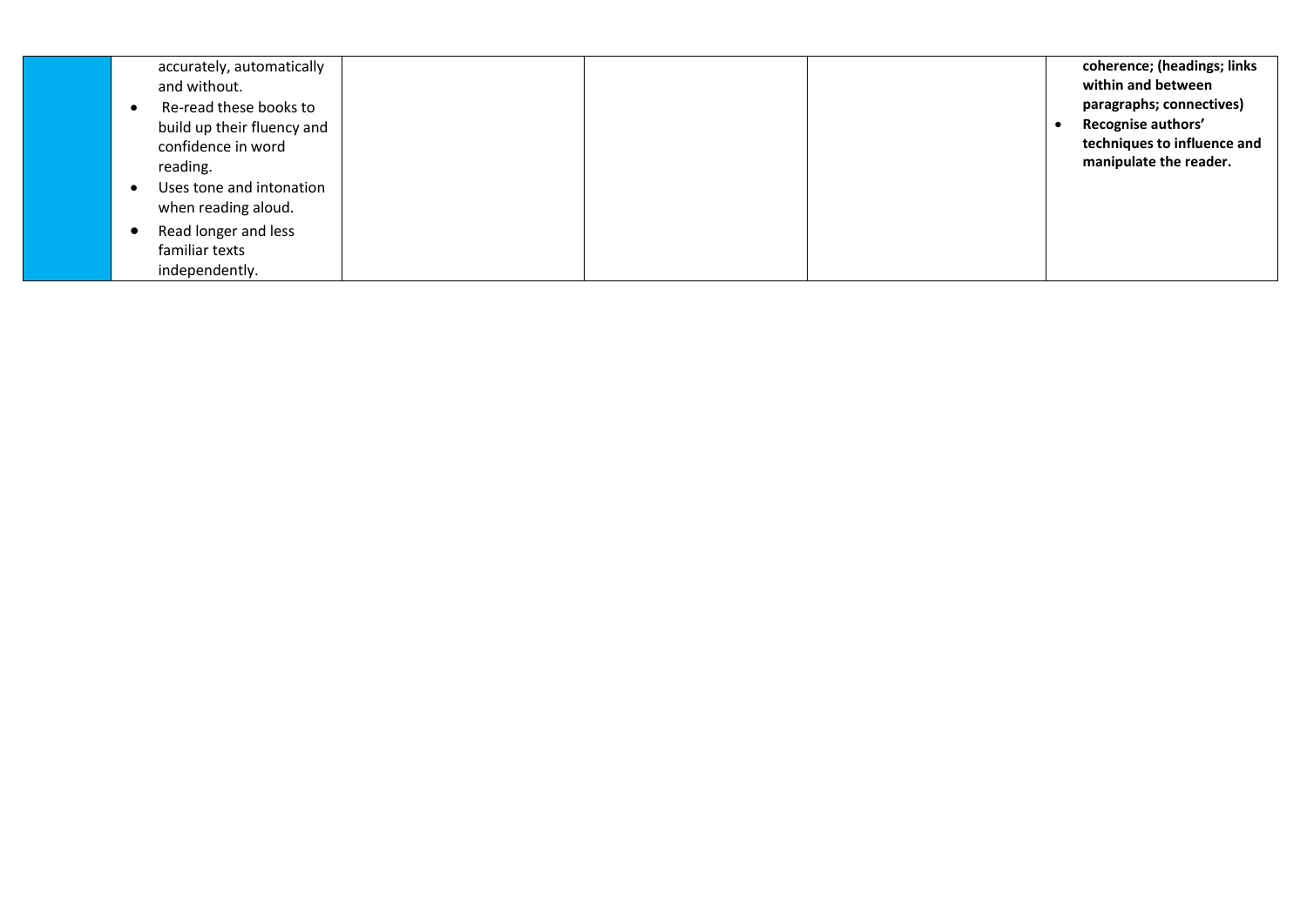| Develop pleasure in reading,<br>motivation to read, vocabulary | Develop pleasure in reading,<br>motivation to read, vocabulary | Develop pleasure in reading,<br>motivation to read, vocabulary | Maintain positive attitudes to<br>reading and understanding what | <b>Maintain positive attitudes to</b><br>reading and understanding |  |
|----------------------------------------------------------------|----------------------------------------------------------------|----------------------------------------------------------------|------------------------------------------------------------------|--------------------------------------------------------------------|--|
| and understanding by:                                          | and understanding by:                                          | and understanding by:                                          | they read by:                                                    | what they read by:                                                 |  |
| Listening to a range of texts                                  | Listening to and discussing a<br>$\bullet$                     | Listening to, reading and<br>$\bullet$                         | Listening to and discussing a                                    | Listening to, reading and<br>$\bullet$                             |  |
| at a level beyond that at                                      | range of fiction, poetry,                                      | discussing a range of                                          | range of fiction, poetry, plays                                  | discussing an increasingly                                         |  |
| which they can                                                 | plays, non-fiction                                             | fiction, poetry, plays and                                     | and nonfiction which they                                        | wide range of fiction,                                             |  |
| read.independently                                             | Regularly listening to whole                                   | non-fiction in different                                       | might not choose to read                                         | poetry, plays and non-                                             |  |
| including stories, non-                                        | novels read aloud by the                                       | forms e.g. advertisements,                                     | themselves.                                                      | fiction.                                                           |  |
| fiction, and contemporary                                      | teacher.                                                       | formal speeches, leaflets,                                     | Regularly listening to whole                                     | Regularly listening to whole                                       |  |
| and classic poetry.                                            | Reading a range of non-<br>$\bullet$                           | magazines, electronic                                          | novels read aloud by the                                         | novels read aloud by the                                           |  |
| Sequence and discus the<br>$\bullet$                           | fiction texts including                                        | texts.                                                         | teacher from an increasing                                       | teacher from an increasing                                         |  |
| main events in stories                                         | information, explanations,                                     | Regularly listening to                                         | range of authors.                                                | range of authors, which                                            |  |
| Learn and recite a range of<br>$\bullet$                       | instructions, recounts,                                        | whole novels read aloud                                        | Exploring themes within and                                      | they may not choose                                                |  |
| poems using appropriate                                        | reports, persuasion                                            | by the teacher.                                                | across texts e.g. loss,                                          | themselves.                                                        |  |
| intonation.                                                    | Analysing and evaluate texts                                   | Analysing and evaluate<br>$\bullet$                            | heroism, friendship.                                             | Recognising themes within                                          |  |
| Retell a wider range of<br>$\bullet$                           | looking at language,                                           | texts looking at language,                                     | Making comparisons within a                                      | and across texts e.g. hope,                                        |  |
| stories, fairy tales and                                       | structure and presentation                                     | structure and                                                  | text e.g. characters'                                            | peace, fortune, survival.                                          |  |
| traditional tales.                                             | e.g. newspaper reports,                                        | presentation.                                                  | viewpoints of same events                                        | Making comparisons within                                          |  |
| Read a range of non-fiction                                    | recipes, etc.                                                  | Analysing different forms                                      | Analysing the conventions of                                     | and across texts e.g. similar                                      |  |
| texts including information,                                   | Recognising some different                                     | of poetry e.g. haiku,                                          | different types of writing.                                      | events in different books.                                         |  |
| explanations, instructions,                                    | forms of poetry e.g.                                           | limericks.                                                     | Recommending books to                                            | Comparing texts written in                                         |  |
| recounts, reports.                                             | narrative, free verse etc.                                     | Reading books and texts                                        | their peers with reasons for                                     | different periods.                                                 |  |
| Discuss how specific<br>$\bullet$                              | Reading books and texts for a<br>$\bullet$                     | for a range of purposes<br>and responding in a                 | choices                                                          | Analysing the conventions<br>$\bullet$                             |  |
| information is organised<br>within a non-fiction text          | range of purposes e.g.<br>enjoyment, research, skills          | variety of ways.                                               | $\bullet$<br>Reading books and texts<br>that are structured in   | of different types of writing<br>e.g. use of dialogue to           |  |
| e.g. text boxes, sub-                                          | development, reference.                                        | Analysing and comparing a                                      | different ways for a range of                                    | indicate geographical                                              |  |
| headings, contents, bullet                                     | Using dictionaries to check                                    | range of plot structures.                                      | purposes.                                                        | and/or historical settings                                         |  |
| points, glossary,                                              | meanings of words they have                                    | Retelling a range of                                           | <b>Expressing preferences</b><br>$\bullet$                       | for a story                                                        |  |
| Identify, discuss and collect                                  | read.                                                          | stories, including less                                        | about a wider range of books                                     | Independently read longer                                          |  |
| favourite words and                                            | Sequencing and discussing<br>$\bullet$                         | familiar fairy stories,                                        | including modern fiction,                                        | texts with sustained                                               |  |
| phrases.                                                       | the main events in stories                                     | myths and legends.                                             | traditional stories and myths                                    | stamina and interest.                                              |  |
| Recognise use of repetitive<br>$\bullet$                       | Retelling a range of stories,                                  | Identifying, analysing and                                     | and legends                                                      | Recommending books to                                              |  |
| language within a text or                                      | including less familiar fairy                                  | discussing themes e.g.                                         | Learning a wider range of                                        | their peers with detailed                                          |  |
| poem e.g. run, run as fast as                                  | stories, fables and folk tales.                                | safe and dangerous,                                            | poems by heart.                                                  | reasons for their opinions.                                        |  |
| you can and across texts                                       | Identifying and discussing<br>$\bullet$                        | justand unjust etc.                                            | Preparing poems and<br>٠                                         | <b>Expressing preferences</b><br>$\bullet$                         |  |
| e.g. long, long ago in a land                                  | themes e.g. good over evil,                                    | Identifying, discussing and<br>$\bullet$                       | playscripts to read aloud and                                    | about a wider range of                                             |  |
| faraway                                                        | weak and strong etcr                                           | collecting effective words                                     | perform, showing                                                 | books including modern                                             |  |
| Make personal reading                                          | Identifying and discussing<br>$\bullet$                        | and phrases which capture                                      | understanding through                                            | fiction, traditional stories,                                      |  |
| choices and explain reasons                                    | conventions e.g. numbers                                       | the reader's interest and                                      | intonation, tone, volume and                                     | fiction from our literary                                          |  |
| for choices.                                                   | three and seven in fairy tales,                                |                                                                |                                                                  | heritage and books from                                            |  |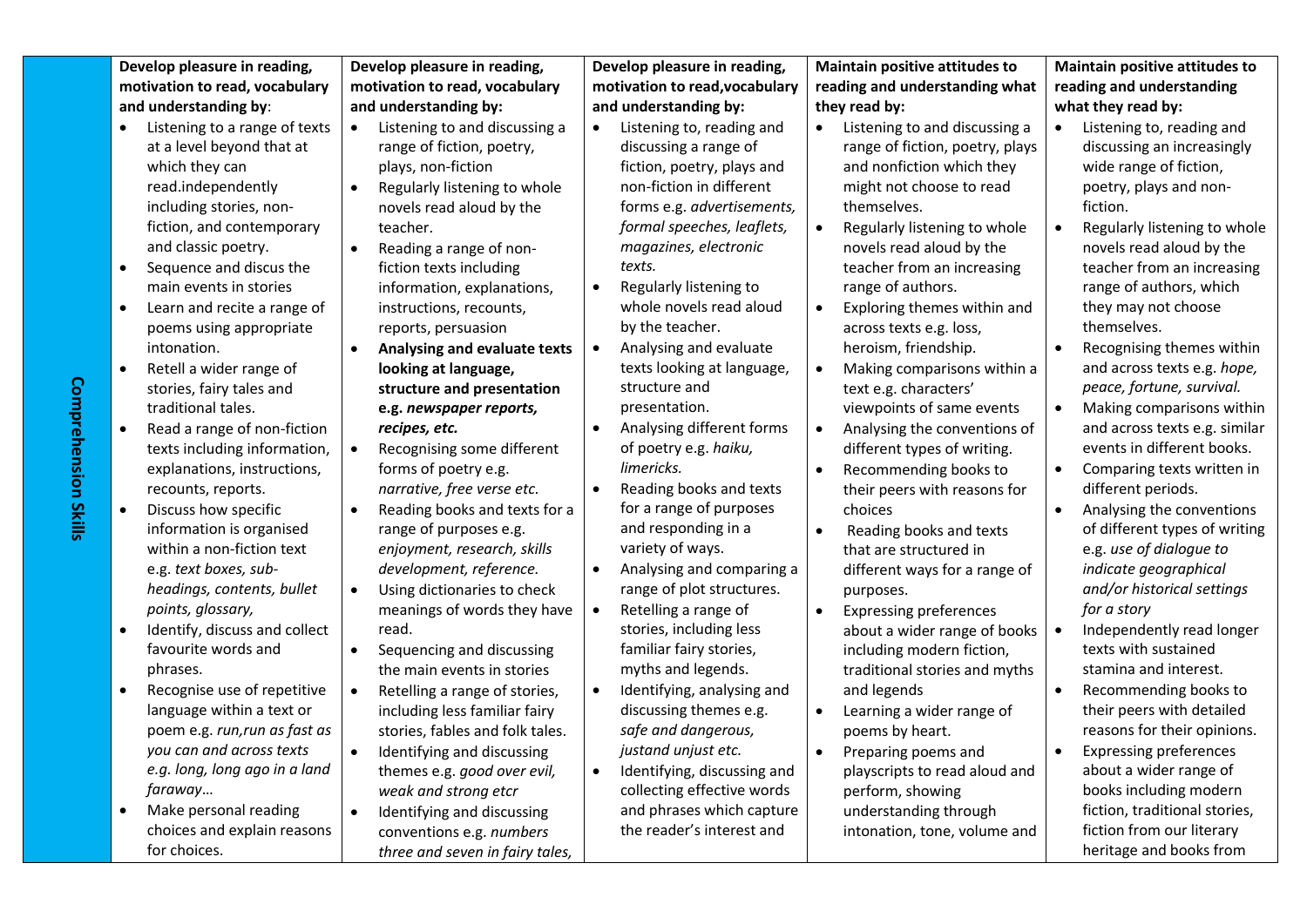| <b>Understand both the books</b><br>they can already read<br>accurately and fluently<br>andthose that they listen to by:<br>Introducing and discussing<br>$\bullet$<br>key vocabulary within the<br>context of a text<br>Use morphology to work<br>out the meaning of<br>unfamiliar words e.g.<br>terror, terrorised.<br>Activating prior knowledge<br>and raising questions e.g.<br>What do we know? What<br>do we want to know? What<br>have we learned?<br>Checking that texts make<br>$\bullet$<br>sense while reading and<br>self-correct<br>Making predictions using<br>$\bullet$<br>evidence from the text<br>Making inferences about<br>$\bullet$<br>characters and events using<br>evidence from the text e.g.<br>what is a character<br>thinking, saying and<br>feeling? | magical sentence repeated<br>several times.<br>Identifying, discussing and<br>$\bullet$<br>collecting favourite words<br>and phrases which capture<br>the reader's interest and<br>imagination.<br>Preparing poems and<br>$\bullet$<br>playscripts to read aloud,<br>showing understanding<br>through intonation, tone,<br>volume and action<br>Understand what they read<br>independently by:<br>Discussing their<br>$\bullet$<br>understanding of the text.<br>Explaining the meaning of<br>$\bullet$<br>unfamiliar words by using the<br>context.<br>Making predictions based on<br>$\bullet$<br>details stated.<br>$\bullet$<br>Raising questions during the<br>reading process to deepen<br>understanding<br>Drawing inferences around<br>$\bullet$<br>characters thoughts, feelings<br>and actions, and justify with<br>evidence from the text.<br>Using point and evidence to<br>structure and justify<br>responses.<br>Discussing the purpose of<br>paragraphs and identifying<br>key ideas. | imagination e.g.<br>metaphors, similes.<br>Learning a range of poems<br>$\bullet$<br>by heart and rehearsing<br>for performance.<br>Preparing poems and<br>$\bullet$<br>playscripts to read aloud,<br>showing understanding<br>through intonation, tone,<br>volume and action.<br><b>Discussing their</b><br>understanding of the text by:<br>Explaining the meaning of<br>$\bullet$<br>key vocabulary within the<br>context of the text.<br>Making predictions based<br>$\bullet$<br>on information stated and<br>implied.<br>Demonstrating active<br>reading strategies e.g.<br>generating questions,<br>finding answers, refining<br>thinking, modifying<br>questions, constructing<br>images.<br>Drawing inferences<br>around characters'<br>thoughts, feelings, actions<br>and motives, and justify<br>with evidence from the<br>text using point and<br>evidence<br>Identifying main ideas<br>drawn from more than<br>one paragraph and | action so the meaning is<br>clear to an audience.<br>Understand what they read by:<br>Checking that the book<br>makes sense to them and<br>demonstrating<br>understanding e.g. through<br>discussion etc.<br>Exploring meaning of words<br>$\bullet$<br>in context.<br>Demonstrating active<br>reading strategies e.g.<br>generating questions to<br>refine thinking, noting<br>thoughts in a journal et.<br>Inferring characters feelings,<br>thoughts and motives from<br>their actions and justifying<br>inferences with evidence.<br>Predicting what might<br>$\bullet$<br>happen from information<br>stated and implied.<br>Re-read and reads ahead to<br>$\bullet$<br>locate clues to support<br>understanding.<br>Scanning for key words and<br>text marking to locate key<br>information.<br>Summarising main ideas<br>drawn from more than one<br>paragraph and identifying<br>key details which support<br>this.<br>Identifying how language, | other cultures and<br>traditions.<br>Learning a wider range of<br>poems by heart.<br>Preparing poems and<br>playscripts to read aloud<br>and perform using dramatic<br>effects.<br>Understand what they read by:<br>Exploring texts in groups<br>and deepening<br>comprehension through<br>discussion.<br>Exploring new vocabulary in<br>context<br>Demonstrating active<br>reading strategies e.g.<br>challenging peers with<br>questions, justifying<br>opinions, responding to<br>different viewpoints within<br>a group.<br>Inferring characters<br>feelings, thoughts and<br>motives from their actions,<br>justifying inferences with<br>evidence e.g. Point +<br>Evidence + Explanation<br>Predicting what might<br>$\bullet$<br>happen from information<br>stated and implied.<br>Re-read and reads ahead to<br>locate clues to support<br>understanding and |
|------------------------------------------------------------------------------------------------------------------------------------------------------------------------------------------------------------------------------------------------------------------------------------------------------------------------------------------------------------------------------------------------------------------------------------------------------------------------------------------------------------------------------------------------------------------------------------------------------------------------------------------------------------------------------------------------------------------------------------------------------------------------------------|------------------------------------------------------------------------------------------------------------------------------------------------------------------------------------------------------------------------------------------------------------------------------------------------------------------------------------------------------------------------------------------------------------------------------------------------------------------------------------------------------------------------------------------------------------------------------------------------------------------------------------------------------------------------------------------------------------------------------------------------------------------------------------------------------------------------------------------------------------------------------------------------------------------------------------------------------------------------------------------------------|-----------------------------------------------------------------------------------------------------------------------------------------------------------------------------------------------------------------------------------------------------------------------------------------------------------------------------------------------------------------------------------------------------------------------------------------------------------------------------------------------------------------------------------------------------------------------------------------------------------------------------------------------------------------------------------------------------------------------------------------------------------------------------------------------------------------------------------------------------------------------------------------------------------------------------------------------|---------------------------------------------------------------------------------------------------------------------------------------------------------------------------------------------------------------------------------------------------------------------------------------------------------------------------------------------------------------------------------------------------------------------------------------------------------------------------------------------------------------------------------------------------------------------------------------------------------------------------------------------------------------------------------------------------------------------------------------------------------------------------------------------------------------------------------------------------------------------------------------------------------------------------------------------------------|----------------------------------------------------------------------------------------------------------------------------------------------------------------------------------------------------------------------------------------------------------------------------------------------------------------------------------------------------------------------------------------------------------------------------------------------------------------------------------------------------------------------------------------------------------------------------------------------------------------------------------------------------------------------------------------------------------------------------------------------------------------------------------------------------------------------------------------------------------------------|
|                                                                                                                                                                                                                                                                                                                                                                                                                                                                                                                                                                                                                                                                                                                                                                                    | Retrieve and record<br>$\bullet$                                                                                                                                                                                                                                                                                                                                                                                                                                                                                                                                                                                                                                                                                                                                                                                                                                                                                                                                                                     | summarising these.<br>Retrieve and record<br>$\bullet$                                                                                                                                                                                                                                                                                                                                                                                                                                                                                                                                                                                                                                                                                                                                                                                                                                                                                        | structure and presentation<br>contribute to.                                                                                                                                                                                                                                                                                                                                                                                                                                                                                                                                                                                                                                                                                                                                                                                                                                                                                                            | justifying with evidence<br>from the text.                                                                                                                                                                                                                                                                                                                                                                                                                                                                                                                                                                                                                                                                                                                                                                                                                           |
|                                                                                                                                                                                                                                                                                                                                                                                                                                                                                                                                                                                                                                                                                                                                                                                    | information from non-fiction.<br>Evaluating how specific<br>$\bullet$<br>information is organised                                                                                                                                                                                                                                                                                                                                                                                                                                                                                                                                                                                                                                                                                                                                                                                                                                                                                                    | information from non-<br>fiction.                                                                                                                                                                                                                                                                                                                                                                                                                                                                                                                                                                                                                                                                                                                                                                                                                                                                                                             | Discuss and evaluate how<br>authors use language<br>including figurative                                                                                                                                                                                                                                                                                                                                                                                                                                                                                                                                                                                                                                                                                                                                                                                                                                                                                | Scanning for key<br>information e.g. looking for                                                                                                                                                                                                                                                                                                                                                                                                                                                                                                                                                                                                                                                                                                                                                                                                                     |